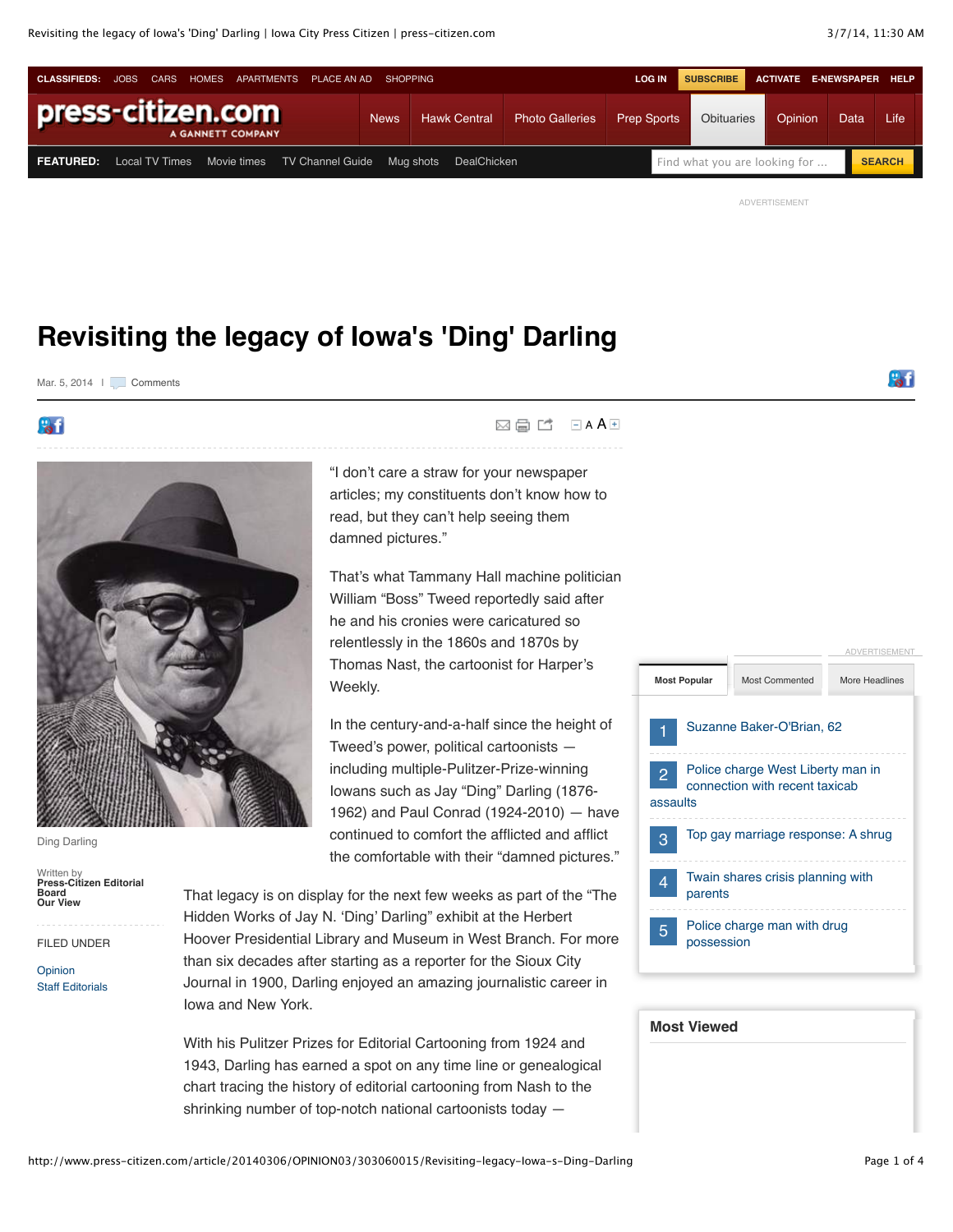### including Daryl Cagle, R.J. Matson, Patrick Chappatte and Pat Bagley.

#### **If you go**

• The Herbert Hoover Presidential Library and Museum in West Branch is presenting the exhibit "The Hidden Works of Jay N. 'Ding' Darling" until March 23.

• In conjunction will the exhibit, freelance cartoonist Paul Fell of Nebraska will speak at 2 p.m. Saturday at the presidential museum.

• • Iowa Public Television [\(www.iptv.org\)](http://www.iptv.org/) is

scheduled to broadcast the documentary, "America's Darling: The Story of Jay N. 'Ding' Darling," at 6:30 p.m. March 14.

Like Darling before them, today's editorial cartoonists know their job is to bring together otherwise dissimilar events in unexpected ways to make larger political arguments. That effect sometimes produces humor as a by-product, but a cartoonist's main goal isn't to amuse his or her readers; it's to jar their consciences.

In addition to featuring Darling's cartoons, the exhibit — which is open until March 23

— also includes Darling's family and personal objects, sketches and original printing plates from The Des Moines Register. The "hidden works" are those that filmmaker Samuel Koltinsky uncovered while conducting research for his documentary about Darling. Some of those items have never been exhibited before, and much focuses on Darling's other great passion: wildlife conservation.

The exhibit also showcases how Darling enjoyed a clout — not to mention a sense of job security — that few newspaper cartoonists experience today.

Unfortunately, having been saturated with iconoclastic cartoons for nearly two centuries, the American public often is immune to even the sharpest of cartoon wit. Cartoon agency representatives report that political cartoons seldom offend the very people they are directed at. In fact, just when a cartoonist thinks she has skewered a political big wig with her pen, the big wig's people usually call and ask for a copy of the original because the big wig thinks it's "cute."

Darling did draw the occasional "cute" cartoon but not at the expense of making a broader political or social point. And revisiting Darling's work makes us hope that the newspaper industry however it evolves — will continues to find a way to make space for drawings as powerful and provocative as his were.

#### **[View Comments](http://www.press-citizen.com/comments/article/20140306/OPINION03/303060015/Revisiting-legacy-Iowa-s-Ding-Darling) ()** | **[Share your thoughts »](http://www.press-citizen.com/comments/article/20140306/OPINION03/303060015/Revisiting-legacy-Iowa-s-Ding-Darling)**

#### **TOP VIDEO PICKS** [selected by Taboola](http://www.taboola.com/en/popup?template=colorbox&taboola_utm_source=gannett-iowacitypress-citizen&taboola_utm_medium=bytaboola&taboola_utm_content=story-leftcolumn:story-leftcolumn:)



[Paralympians to watch in](http://www.press-citizen.com/videonetwork/3303795996001?odyssey=mod%7Ctvideo%7Carticle)

#### **YOU MIGHT BE INTERESTED IN**

[Private sector shows interest in](http://www.press-citizen.com/article/20140306/NEWS01/303060039/Private-sector-shows-interest-UI-museum) UI museum

[Debra Downes, 58](http://www.press-citizen.com/article/20140226/NEWS02/302260019/Debra-Downes-58) [Authorities ask for assistance in](http://www.press-citizen.com/article/20140305/NEWS01/140305003/Authorities-ask-assistance-locating-83-year-old-man-reported-missing-from-Iowa-City-area)

locating 83-year-old…

#### **SPONSORED LINKS**

[Free Bestselling Ebooks Are](http://thebookinsider.com/publishers-giving-bestselling-ebooks-away/) Being Given Away By... (The Book Insider)

[Supermodel Heidi Klum's Kid Is](http://www.stylebistro.com/Supermodels+with+Their+Babies/articles/278aJc27L4c/Heidi+Klum+and+Daughter+Lou) Growing Up Gorgeous (StyleBistro)



#### **PHOTO GALLERIES**





[Editorial Cartoons -](http://www.press-citizen.com/apps/pbcs.dll/gallery?Avis=D5&Dato=20140217&Kategori=OPINION03&Lopenr=402170803&Ref=PH) Feb. 17

[Semi Overturned on](http://www.press-citizen.com/apps/pbcs.dll/gallery?Avis=D5&Dato=20140303&Kategori=NEWS&Lopenr=303002&Ref=PH) Bridge

#### **SPONSORED LINKS** [by Taboola](http://www.taboola.com/en/popup?template=colorbox&taboola_utm_source=gannett-iowacitypress-citizen&taboola_utm_medium=bytaboola&taboola_utm_content=article-column-c-new-google:article-column-c-new-google:)





'Warren Buffett Indicator' Signals C... Moneynews

88 Year Old Yoga [Teacher Shares Her…](http://health1st.com/2013/11/1-yoga-instructors-secret-behind-limitless-energy/?utm_source=taboola&utm_medium=gannett-iowacitypress-citizen) Health 1st

ADVERTISEMENT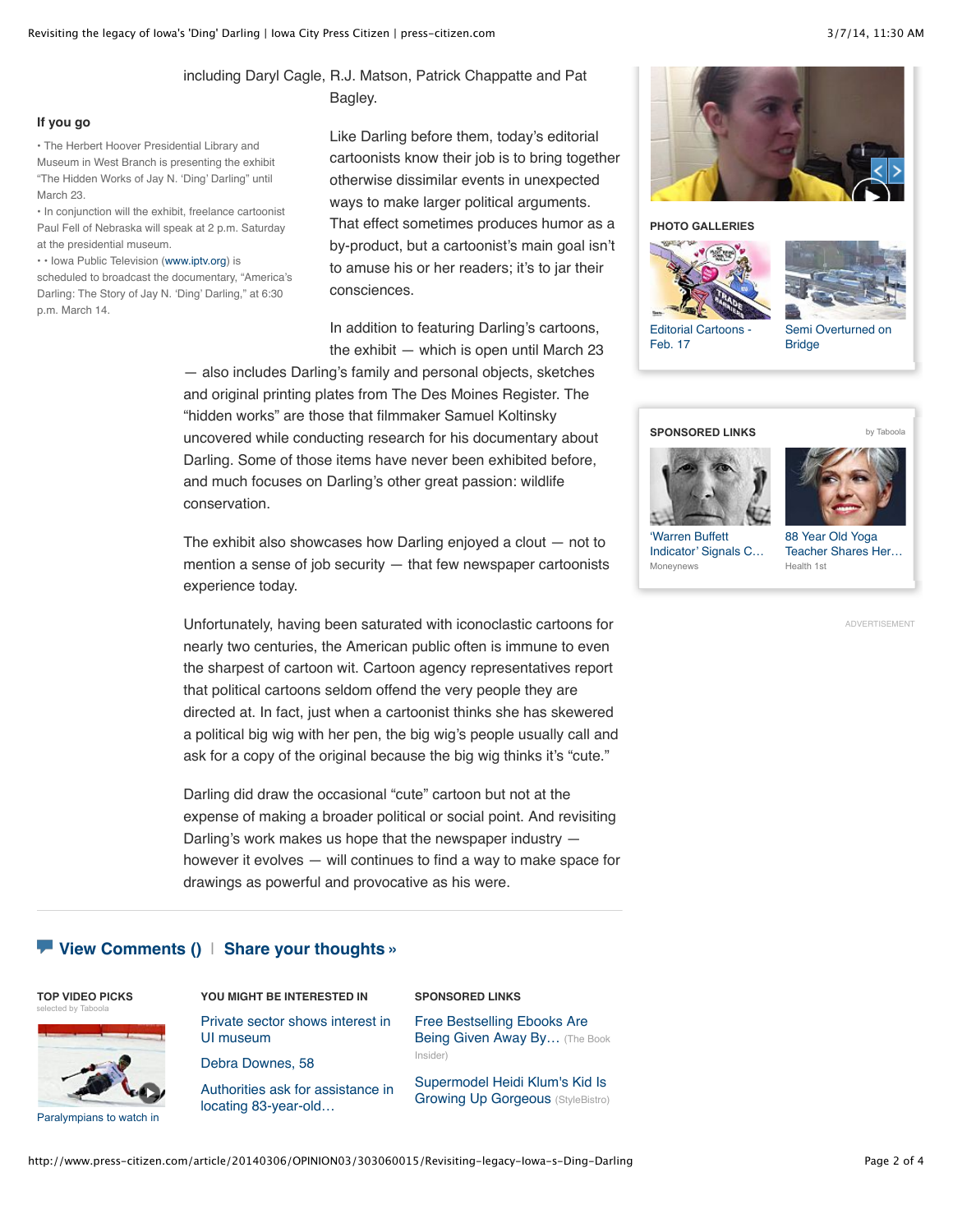Revisiting the legacy of Iowa's 'Ding' Darling | Iowa City Press Citizen | press-citizen.com 3/7/14, 11:30 AM

'Warren Buffett [Indicator' Signals Coll…](http://www.moneynews.com/MKTNews/Stock-market-recession-alert/2014/02/03/id/550641/?promo_code=16610-1&utm_source=taboola&utm_medium=referral)

[Subscribe Now](http://www.press-citizen.com/subscribe) [Contact Us](http://www.press-citizen.com/apps/pbcs.dll/article?AID=/99999999/ABOUTUS/40723005) [Job Openings](http://www.careerbuilder.com/JobSeeker/Companies/CompanyJobResults.aspx?Comp_DID=C32V4790ZWZGG9R13F&lr=cbga_icp&cbRecursionCnt=1&cbsid=066bdfc4b3974bbebd63aab56e563ee7-263930399-RC-4) [P-C History](http://www.press-citizen.com/apps/pbcs.dll/article?AID=/99999999/ABOUTUS/40723008)

Moneynews

Sochi | I ISA NOW<br>Mar 6, 2014



Ukrainian Americans [protest violence in Ukra…](http://www.press-citizen.com/videonetwork/3307102401001?odyssey=mod%7Ctvideo%7Carticle) Mar 7, 2014



Iowa Women's basketball [team moves into Big Te…](http://www.press-citizen.com/videonetwork/3304499191001?odyssey=mod%7Ctvideo%7Carticle) Mar 6, 2014

**ARCHIVES** View the last seven

**[Yesterday,](http://www.press-citizen.com/section/archive&archivedate=20140306)** Mar. 06 **[Wednesday,](http://www.press-citizen.com/section/archive&archivedate=20140305)** Mar. 05 **[Tuesday,](http://www.press-citizen.com/section/archive&archivedate=20140304)** Mar. 04 **[Monday,](http://www.press-citizen.com/section/archive&archivedate=20140303)** Mar. 03 **[Sunday,](http://www.press-citizen.com/section/archive&archivedate=20140302)** Mar. 02 **[Saturday,](http://www.press-citizen.com/section/archive&archivedate=20140301)** Mar. 01 **[Friday,](http://www.press-citizen.com/section/archive&archivedate=20140228)** Feb. 28 See our [paid archives](http://pqasb.pqarchiver.com/press_citizen/advancedsearch.html) for news older than a

days

week.

Missing 83-year-old man [reported back at home, in](http://www.press-citizen.com/article/20140306/NEWS01/140306002/Missing-83-year-old-man-reported-back-home-good-health) good…

[Man, woman face drug charges](http://www.press-citizen.com/article/20140228/NEWS01/302280024/Man-woman-face-drug-charges-after-traffic-stop) after traffic stop

[Is It the End of Stainless Steel?](http://www.oveninfo.com/features/is-stainless-still-king-of-the-kitchen.ht?u) (Oven Info)

Forget Walmart, People Of [McDonald's Might Be Crazier](http://www.break.com/pictures/people-of-mcdonalds-back-of-head-face-2444260) (Break)

Tom Cruise Confirms Katie [Holmes Left Him To Protect…](http://www.blinkx.com/ce/QaQjhldSK-GqD4ero4FLnviwUWFRamhsZFNLLUdxRDRlcm80Rkxudml3UWFRamhsZFNLLUdxRDR) (Blinkx)

Book Lovers - Why You're [Overpaying for Ebooks...And…](http://thebookinsider.com/people-overpaying-ebooks-pay-less/) (The Book Insider)

[Sorry Simpson: OJ Confesses](http://www.blinkx.com/ce/qaQBjK_CJyGuyve3bvKPW_ygcWFRQmpLX0NKeUd1eXZlM2J2S1BXX3lncWFRQmpLX0NKeUd1eXZ)<sup>[\[?\]](http://www.press-citizen.com/article/20140306/OPINION03/303060015/Revisiting-legacy-Iowa-s-Ding-Darling#)</sup> Regrets Over Crime to... (Blinkx)

**SPONSORED LINKS** [by Taboola](http://www.taboola.com/en/popup?template=colorbox&taboola_utm_source=gannett-iowacitypress-citizen&taboola_utm_medium=bytaboola&taboola_utm_content=story-bannerad:story-bannerad:)



88 Year Old Yoga [Teacher Shares Her …](http://health1st.com/2013/11/1-yoga-instructors-secret-behind-limitless-energy/?utm_source=taboola&utm_medium=gannett-iowacitypress-citizen) Health 1st

[Pay Bill](http://www.press-citizen.com/apps/pbcs.dll/article?AID=/99999999/ABOUTUS/40726003) [Apply](http://www.press-citizen.com/apps/pbcs.dll/article?AID=/99999999/ABOUTUS/40723007) [NIE](http://www.press-citizen.com/apps/pbcs.dll/article?AID=/99999999/ABOUTUS/40723009)

[Gannett Foundation](http://www.press-citizen.com/apps/pbcs.dll/article?AID=/99999999/ABOUTUS/40723010)

**HELP REAL DEALS**



You Won't Believe [Who's Related to Abr…](http://www.ancestry.com/s56491/t27852/rd.ashx) Ancestry.com

Flip, shop and save on specials from your favorite retailers in Iowa City, IA 52245 **[GET DEALS NOW](http://iowacity.findnsave.com/)**

#### **TOP VIDEO PICKS [MORE VIDEO](http://www.press-citizen.com/section/videonetwork?odyssey=mod%7Cvideo%7Cnews)**



[Site Map](http://www.press-citizen.com/section/sitemaphtml) I [Back to Top](http://www.press-citizen.com/article/20140306/OPINION03/303060015/Revisiting-legacy-Iowa-s-Ding-Darling#top)  $\sim$ 

**[Convicted killer's escape](http://www.press-citizen.com/VideoNetwork/3308334332001/Convicted-killer-s-escape-aided-by-a-Super-Bowl-potluck) aided by a Super Bowl...**

# **(2m23s)**

**[Trailer: 'Water & Power'](http://www.press-citizen.com/VideoNetwork/3308316434001/Trailer-Water-Power-)**

**(0m47s)**

ADVERTISEMENT

## press-citizen.com

**FOLLOW US [NEWS](http://www.press-citizen.com/news) [HAWK CENTRAL](http://hawkcentral.com/) [PHOTO GALLERIES](http://www.press-citizen.com/section/galleriessectionfront?odyssey=mod%7Cgalleriespic%7Cumbrella) [PREP SPORTS](http://www.press-citizen.com/sports) [HELP](http://www.press-citizen.com/help)** [Local](http://www.press-citizen.com/news) [Football](http://hawkcentral.com/category/iowa-football/) [Photos](http://www.press-citizen.com/photos) [Contact us](http://www.press-citizen.com/section/help&tab=contact) **[Twitter](http://www.press-citizen.com/twitter) [LIFE](http://www.press-citizen.com/entertainment)** [Photos](http://www.press-citizen.com/photos) [Photos](http://hawkcentral.com/category/hawkeye-photos/) [About the Press-Citizen](http://www.press-citizen.com/section/help&tab=about) **[Recruiting](http://www.press-citizen.com/recruits)** [Facebook](http://www.press-citizen.com/facebook) [Cooking Class](http://www.press-citizen.com/cookingclass) [Downtown Iowa City](http://www.press-citizen.com/downtown) **[Recruiting](http://hawkcentral.com/tag/recruiting/)** [Subscriber Services](http://www.press-citizen.com/section/help&tab=subscriber) [Table Wine](http://www.press-citizen.com/tablewine) **[OPINION](http://www.press-citizen.com/opinion)** [Mobile](http://www.press-citizen.com/mobile) [P-C FAQ](http://www.press-citizen.com/faq) **[Business](http://www.press-citizen.com/business)** [Men's basketball](http://hawkcentral.com/category/iowa-mens-basketball/) [Green Thumb](http://www.press-citizen.com/greenthumb) **[Editorials](http://www.press-citizen.com/pceditorials)**  $\mathbb{Z}$ [RSS](http://www.press-citizen.com/rss) [Salaries](http://www.press-citizen.com/datacenter) [Women's basketball](http://hawkcentral.com/category/iowa-womens-basketball/) [NIE](http://www.press-citizen.com/article/99999999/ABOUTUS/40723009) [Calendar](http://www.press-citizen.com/calendar) [Guest Opinion](http://www.press-citizen.com/guestopinion) [E-mail Alerts](http://www.press-citizen.com/section/nlettersubscribe)**[Weather](http://www.press-citizen.com/weather) [Wrestling](http://hawkcentral.com/category/hawkeye-wrestling/)** [Submit announcement](http://www.press-citizen.com/announcements) [Movies](http://www.press-citizen.com/movies) [Letters to the Editor](http://www.press-citizen.com/letters) [Nation/World](http://www.press-citizen.com/section/nationworld) **[DATA](http://www.press-citizen.com/datacenter)** [Life Events](http://www.press-citizen.com/lifeevents) [Endorsement Letters](http://www.press-citizen.com/section/opinion07) [Archives](http://www.press-citizen.com/section/archive) **[Salaries](http://www.press-citizen.com/salaries)** [Sudoku](http://www.press-citizen.com/sudoku) [Writers Group](http://www.press-citizen.com/writersgroup)